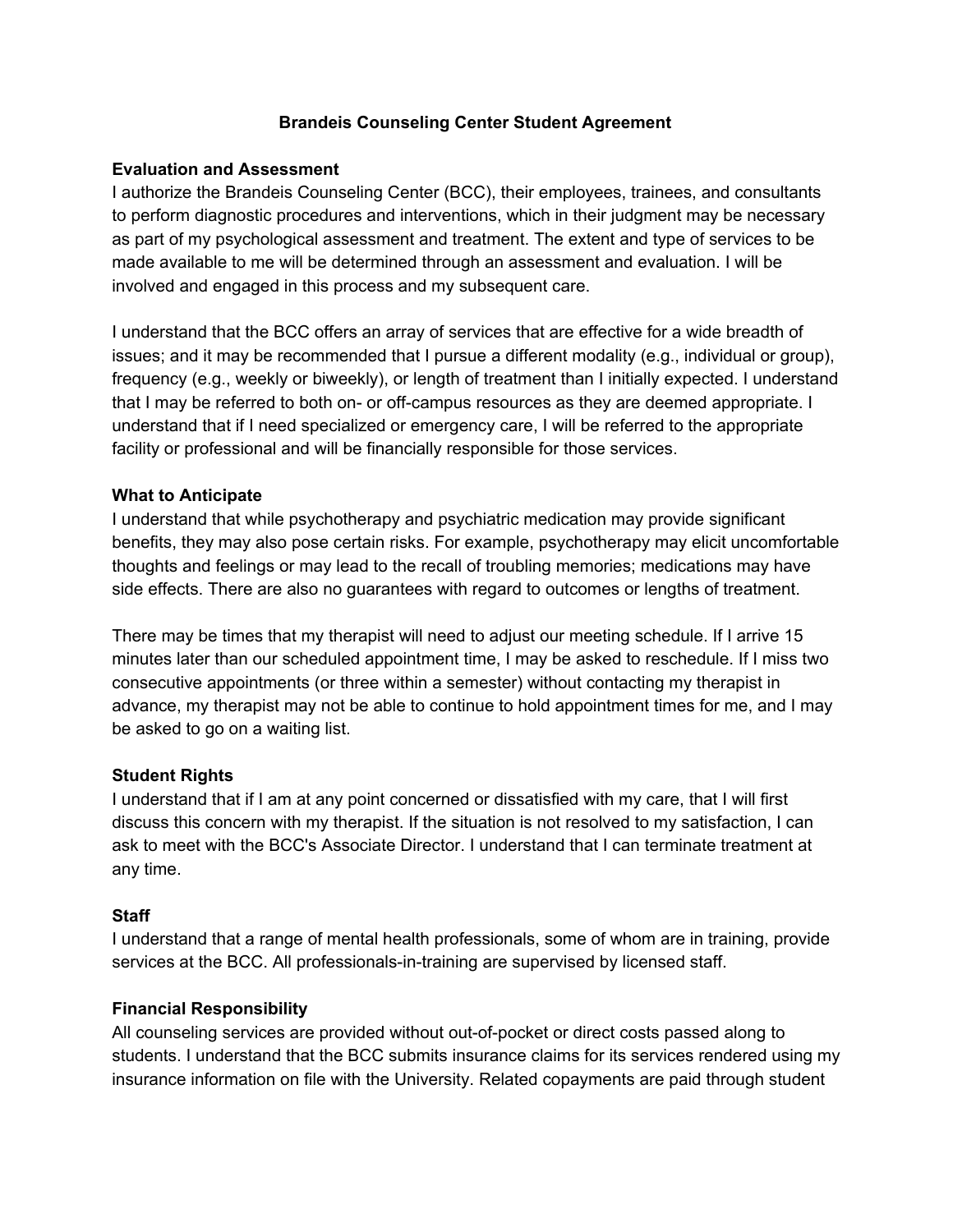fees, and the University pays for uncovered claims. I may be asked to present my health insurance card for verification.

I agree to allow my insurance program to make payments directly to Brandeis University or its billing representatives. I also agree to forward to the BCC any insurance payments made directly to me. I authorize the release of medical or other information as necessary to process insurance claims.

## **Confidentiality**

I understand that the information shared with staff at the BCC is confidential, guided by HIPAA, and no information will be released from the BCC without my consent with a few exceptions. I understand that the limits to confidentiality include:

When there is a risk of imminent danger to myself or to another person, the clinician is ethically bound to take necessary steps to prevent harm.

When there is a suspicion that a child (i.e., person under the age of 18), elder (i.e., over the age of 60), or person from an at-risk population (e.g., resident at a long-term care facility, or someone who has a disability and dependent on others for care) is being physically or sexually abused, the clinician is legally required to protect that individual by contacting the proper authorities.

When a valid court order is issued by a judge for medical records, the clinician is bound by law to comply with such requests.

I understand that if I have multiple providers at the BCC (e.g., an individual therapist, group leader, and/or psychiatrist), they may collaborate and discuss my treatment to coordinate care. Additionally, as the BCC is a training facility, my clinical information may be shared between trainees and staff in the interest of teaching, learning, and providing sound treatment. In all other circumstances, besides the limitations stated above, consent to release information is given through written authorization; this is true of agencies both on- and off-campus.

Furthermore, I understand that the Health Center and the Counseling Center share the following information about students: diagnoses, medical history, allergies, appointments scheduled, lab results, and medications.

### **Use of Email**

Students and staff may use email for scheduling or other related purposes only. If there is any other information that needs to be conveyed, including confidential health information, it must be done in person, on the phone, or if available via the BCC's secure online messaging service.

Additional Terms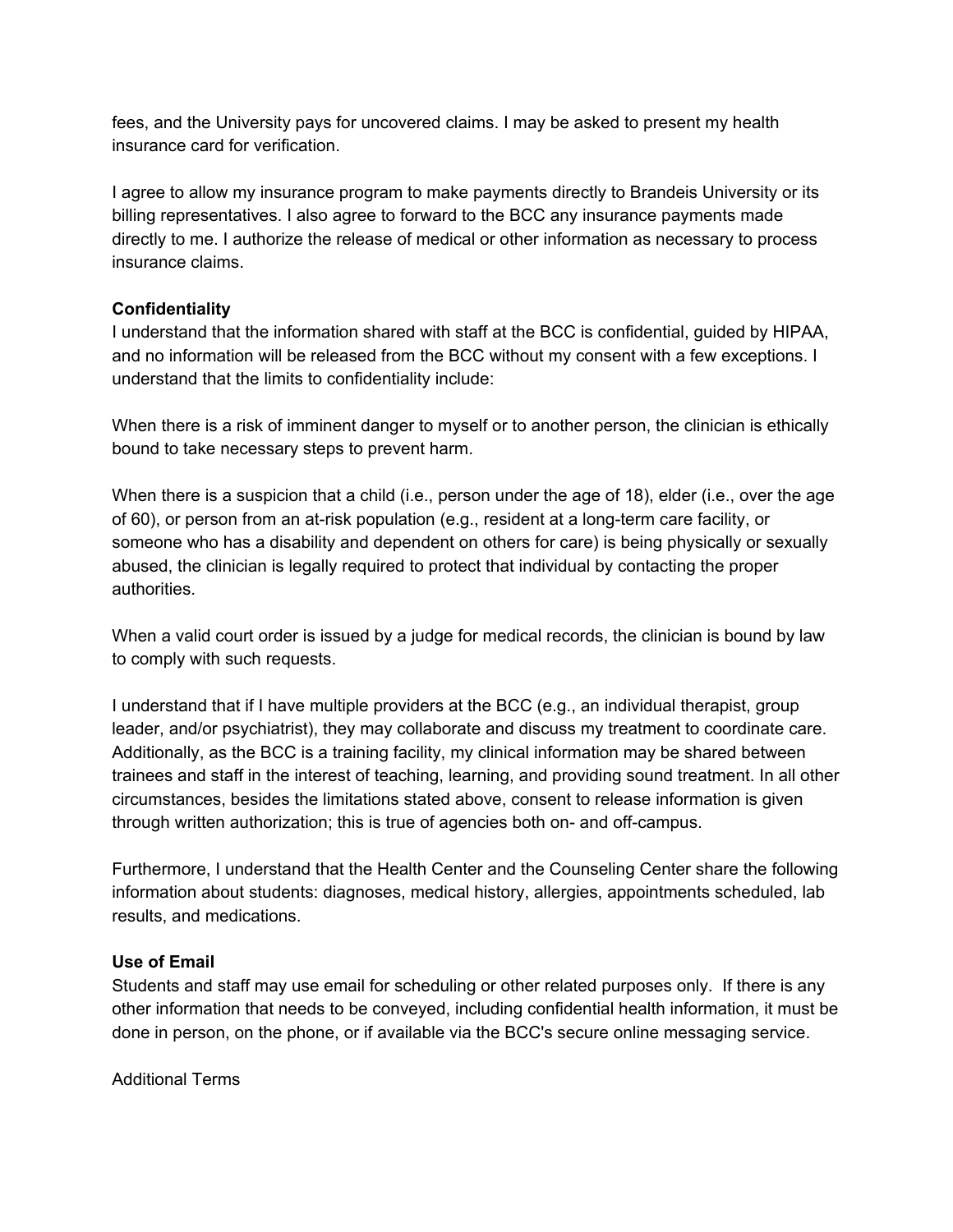This agreement remains in effect for the duration of the academic year. Terms are subject to change, and students will be notified of any relevant changes.

I am age 18 or older. By typing my name and initials below, I am electronically signing this document and agree to its terms.

Full Name Initials\_\_\_\_\_\_\_

\_\_\_\_\_\_\_\_\_\_\_\_\_\_\_\_\_\_\_\_\_\_\_\_\_\_\_\_\_\_\_\_\_\_\_\_\_\_\_\_\_\_\_\_\_\_\_\_\_\_\_\_\_\_\_\_\_\_\_\_\_\_\_\_\_\_\_\_\_\_

Name of Parent/Guardian if Student is under 18 \_\_\_\_\_\_\_\_\_\_\_\_\_\_\_\_\_\_\_\_\_\_\_\_\_\_\_\_\_\_\_\_\_

# **Addendum: Consent to Teleheath**

Location Client Will Be for Sessions (full address) :

This document is an addendum to the BCC standard informed consent and does not replace it. All aspects of informed consent for treatment in that document apply to telemental health (TMH) treatment. TMH refers to counseling sessions that occur via phone or videoconference using a variety of technologies. The results of TMH cannot be guaranteed or assured. You are not required to use TMH and have the right to withdraw this consent at any time. TMH services may not be appropriate, or the best choice of service for reasons including, but not limited to: heightened risk of harm to oneself or others; lack of access to, or difficulty with technology; significant communication disruptions; or need for more intensive services. In these cases, your counselor will help you establish referrals to other appropriate services.

TMH services are conducted and documented in a confidential manner according to applicable laws in similar ways as in-person services. There are, however, additional risks including:

• Sessions could be disrupted, delayed, or communications distorted due to technical failures.

• TMH involves alternative forms of communication that may reduce visual and auditory cues and increase the likelihood of misunderstanding one another.

• Your counselor may determine TMH is not an appropriate treatment option or stop TMH treatment at any time if your condition changes or TMH presents barriers to treatment.

• In rare cases security protocols could fail and your confidential information could be accessed by unauthorized persons. BCC works to reduce these risks by using secure Zoom video conferencing software and these policies and procedures:

• You may only engage in sessions when you are physically in Massachusetts. Your counselor will confirm this each session.

• You and your counselor will engage in sessions only from a private location where you will not be overheard or interrupted.

• You will use your own computer or device, or one owned by Brandeis but that is not publicly accessible.

• You will ensure that the computer or device you use has updated operating and anti-virus software.